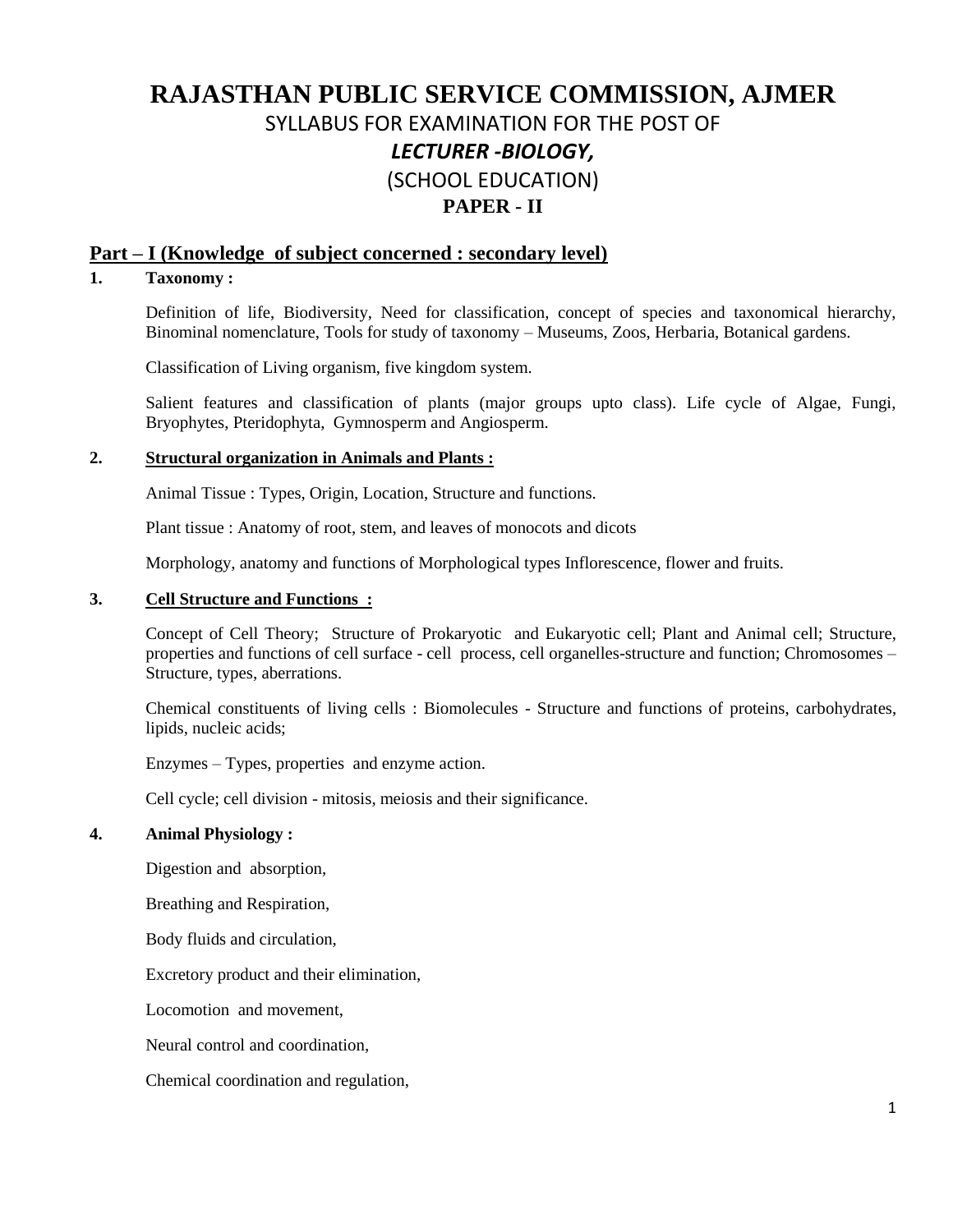Reproduction.

### **5. Reproduction in Plants :**

Vegetative, Asexual and Sexual Reproduction. Structure of flower, Pollination, Fertilization, Development of embryo.

### **6. Genetics and Evolution:**

Mendelion Inheritance: chromosome Theory of Inheritance

Sex determination in human beings.

Linkage and crossing over.

Origin of life – theories and evidence.

### **7. Biology and Human Welfare :**

Basic concepts of immunology, vaccines, Pathogens, Parasites, Cancer, AIDS

### **8. Ecology and Environment:**

Organism and its environment. Population and ecological adaptations

Environmental factors (climatic, edaphic and biotic )

Ecosystems- components, types, energy flow; Food chain, food web.

# **Part – II (Knowledge of subject concerned : Graduation Level)**

### **1. Taxonomy :**

Salient features and classification of non chordata and chordata upto order level with examples.

Symmetry, coelom, metamerism, arthropodization.

Floral variations in Ranunculaceae, Apiaceae, Asteraceae and Poaceae.

## **2. Biology and Human welfare :**

Economic importance of protozoa, Helminthes, molluscs and insects.

Plant utilization- cereals (wheat, Rice),

Fiber yielding plants (cotton, Jute),

Vegetable oils (Groundnut, Mustard),

Spices (Coriandor, Fenugreek and cumin ),

Medicinal Plants (Commiphora , witharnia )

Beverages (Tea, Coffee)

**3. Biotechnology and its Applications :**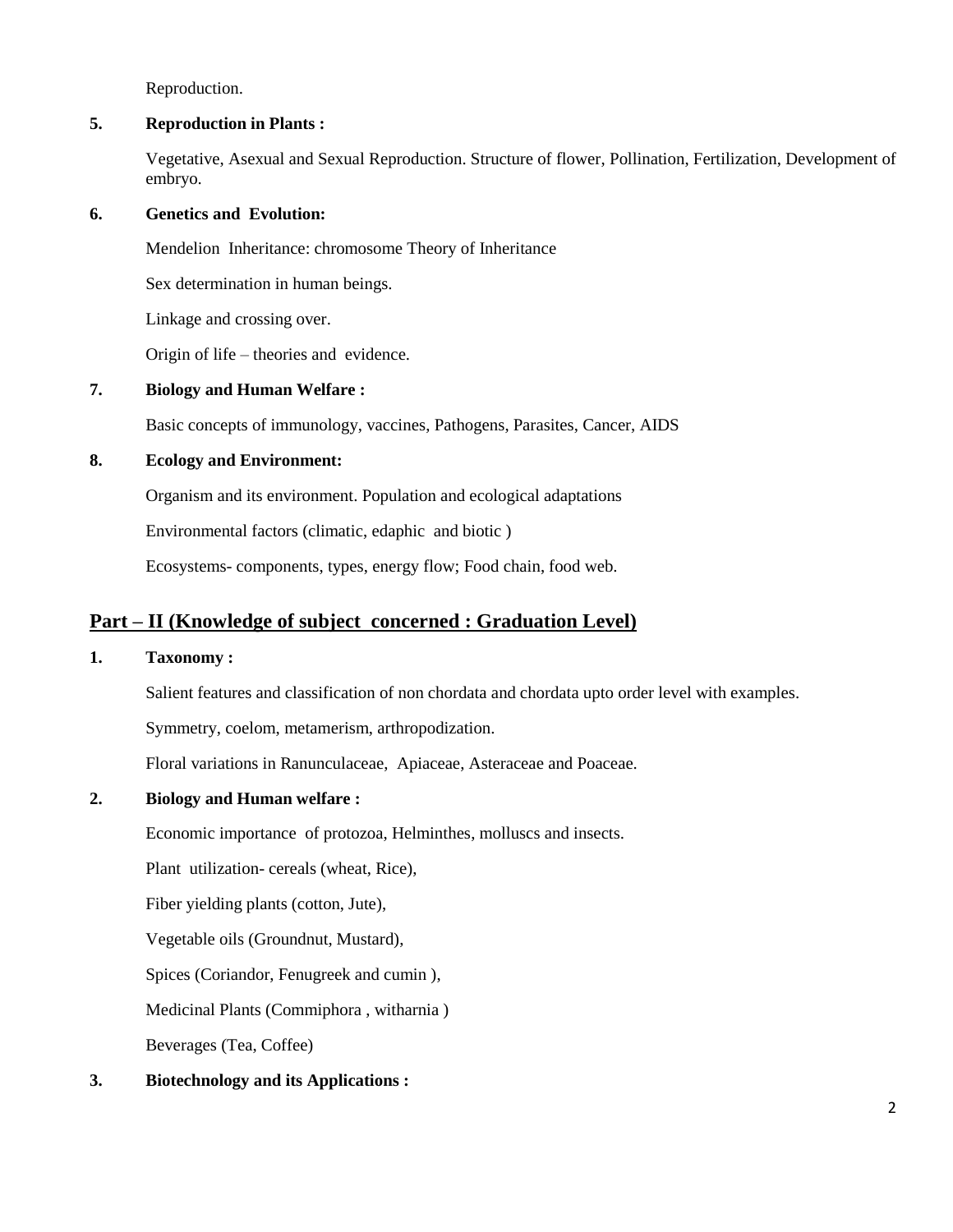Definition, scope and application; Recombinants DNA technology;

Transgenic animals and plants

Application in Health and Agriculture

Tissue culture-methods and application

### **4. Environmental biology :**

Plant and animal succession.

Biogeochemical cycles: Carbon, Nitrogen, Phosphorus .

Environmental Pollution, Air, Water and Noise and Soil Pollution.

### **5. Structure (External Internal), Reproduction and life cycle of the following**

Amoeba, Obelia, Taenia, Ascaris, Pheretima , Periplanata, Rana, Rabbit.

### **6. Embryology :**

Gametogenesis, Spermatogenesis and Oogenesis, Fertilization, Cleavage, Blastula, Gastrula-Morphogenetic movement, Fate maps, embryonic induction, Metamorphosis of frog. Regeneration, Amphibian limb regeneration.

Extra-embryonic membranes in chick, placenta in mammals.

Endocrine control of ovulation, pregnancy, parturition and lactation.

### **7. Plant physiology** :-

Water relations, Transpiration, Photosynthesis, Respiration, Growth, Mineral Nutrition, Plant movements, Nitrogen and Lipid Metabolism.

**8. Biostatistics :** Mean, Mode, Median, Standard deviation, Tabular and graphical representation of data-table, histogram, Pie diagram, bar diagram, line graph.

## **Part – III (Knowledge of subject concerned : Post graduation level)**

#### 1. **Technique in Biology :**

Electrophoresis, Centrifugation, Chromatography, Colorimetery, Spectrophotometery, ELISA.

- 2. **Microscopy** : Principle of light, Phase contrast and Electron microscope.
- 3. **Ethology :**

A brief account of types of behavioral of animals - Feeding , Learning, Instinctive, Motivated, Social and Reproductive.

4. **Biogeography and Wild life conservation** : Endemism, Hot spots, Plant and Animal distribution with special reference to Rajasthan. Wild life conservation. Biosphere reserves, wild life sanctuaries and National Parks.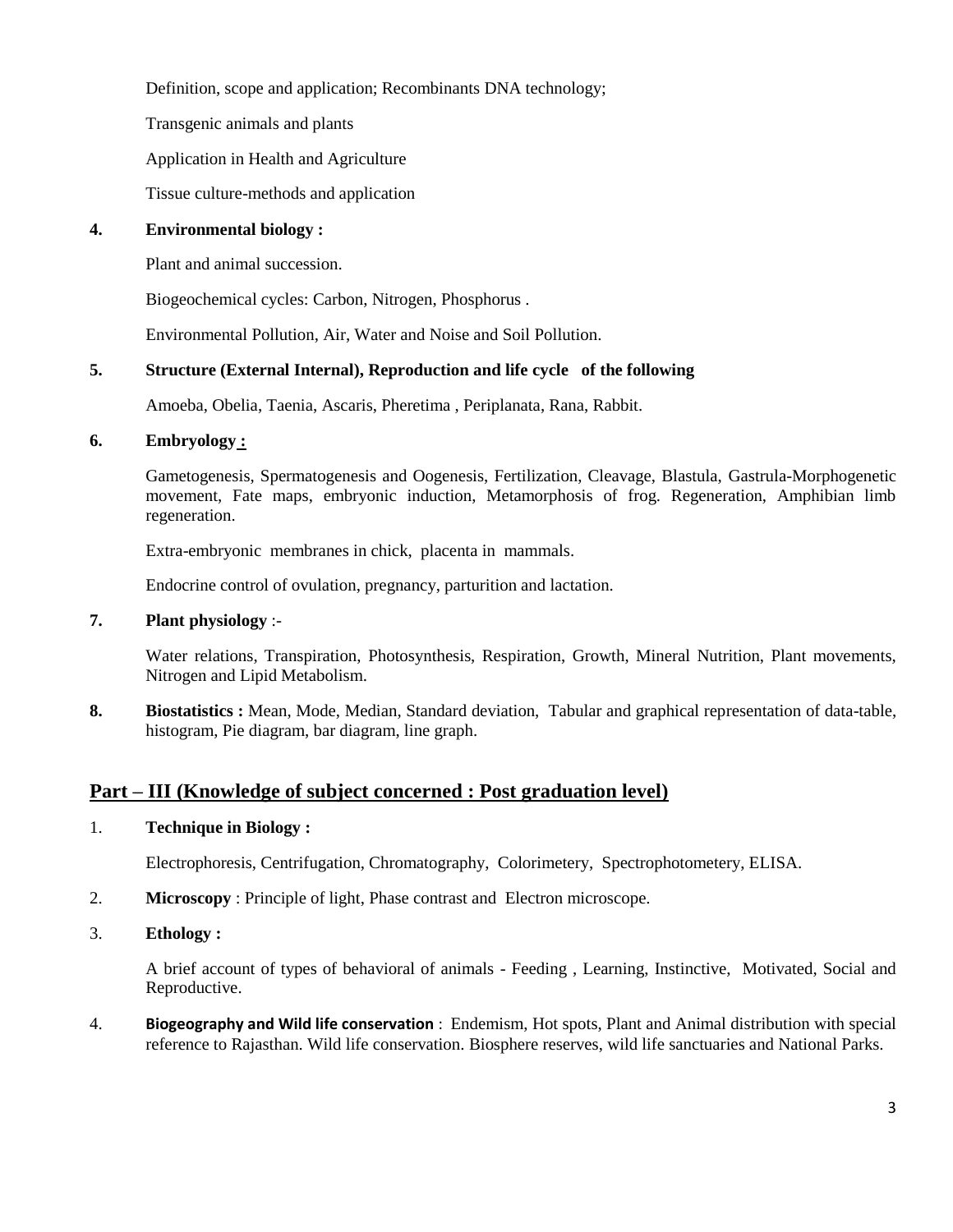# **Part IV (Educational Psychology, Pedagogy, Teaching Learning Material, Use of computers and Information Technology in Teaching Learning)**

- 1. Importance of Psychology in Teaching-Learning :
	- Learner.
	- Teacher,
	- Teaching-learning process,
	- School effectiveness.
- 2. Development of Learner :
	- Cognitive, Physical, Social, Emotional and Moral development patterns and characteristics among adolescent learner.
- 3. Teaching Learning :
	- Concept, Behavioural, Cognitive and constructivist principles of learning and its implication for senior secondary students.
	- Learning characteristics of adolescent and its implication for teaching.
- 4. Managing Adolescent Learner :
	- Concept of mental health and adjustment problems.
	- Emotional Intelligence and its implication for mental health of adolescent.
	- Use of guidance techniques for nurturing mental health of adolescent.
- 5. Instructional Strategies for Adolescent Learner :
	- Communication skills and its use.
	- Preparation and use of teaching-learning material during teaching.
	- Different teaching approaches: Teaching models- Advance organizer, Scientific enquiry, Information, processing, cooperative learning.
	- Constructivist principles based Teaching.
- 6. ICT Pedagogy Integration :
	- Concept of ICT.
	- Concept of hardware and software.
	- System approach to instruction.
	- Computer assisted learning.
	- Computer aided instruction.
	- Factors facilitating ICT pedagogy integration.

**\* \* \* \* \***